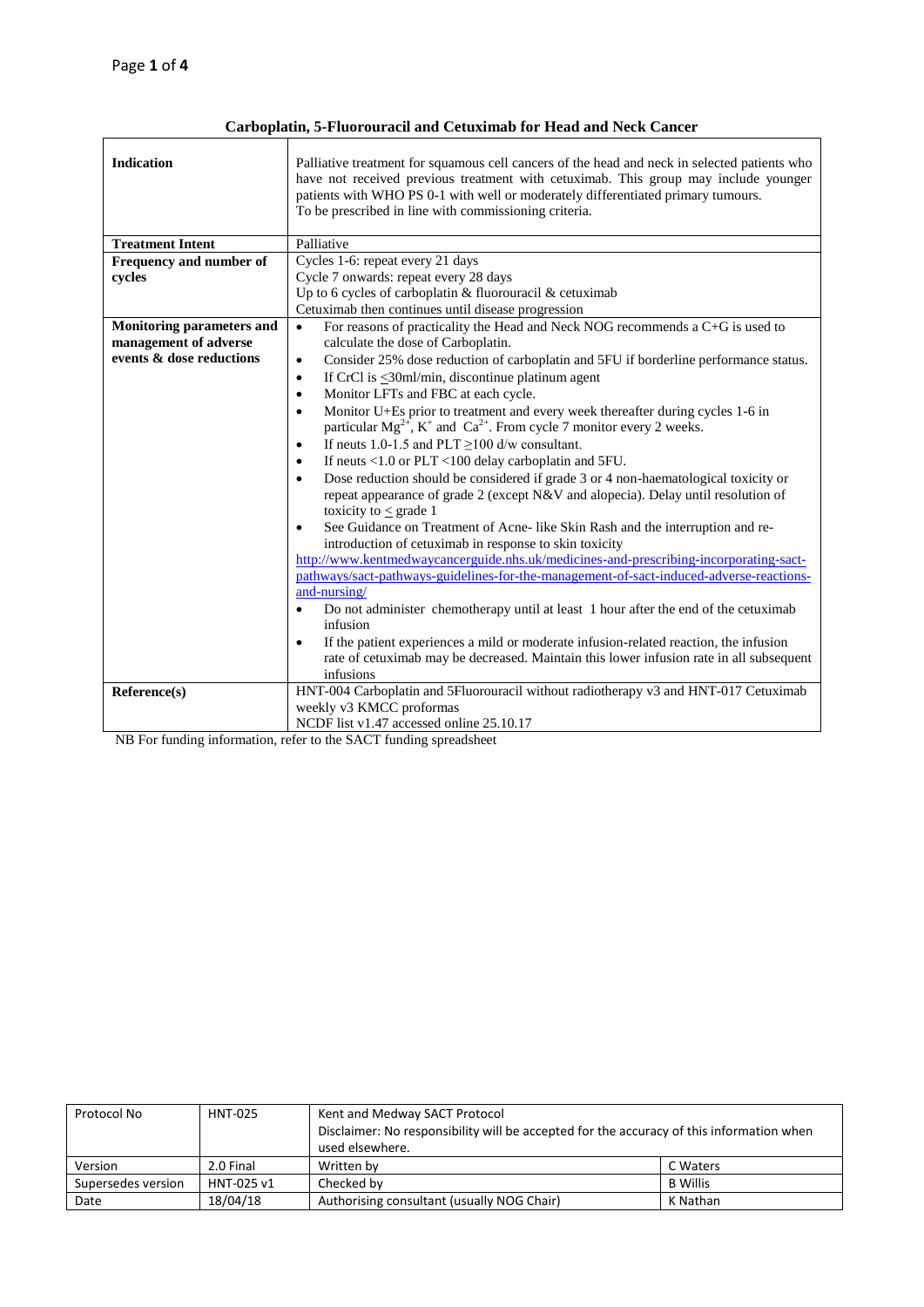## **Cycles 1-6**

Repeat every 21 days

| Day                  | Drug                                                                                                                                                | Dose                                                 | Route | Infusion<br>Duration                                                        | <b>Administration Details</b>                                                                                                |
|----------------------|-----------------------------------------------------------------------------------------------------------------------------------------------------|------------------------------------------------------|-------|-----------------------------------------------------------------------------|------------------------------------------------------------------------------------------------------------------------------|
| Day 1                | Dexamethasone                                                                                                                                       | 8 <sub>mg</sub>                                      | po    |                                                                             |                                                                                                                              |
|                      | Chlorphenamine                                                                                                                                      | 10mg                                                 | IV    | bolus                                                                       | Administer pre-medication one<br>hour prior to cetuximab infusion.                                                           |
|                      | <b>CETUXIMAB</b><br>400mg/m <sup>2</sup> loading dose - Day 1,<br>Cycle 1 only<br>250mg/m <sup>2</sup> maintenance dose -<br>Day 1, cycle 2 onwards |                                                      | IV    | $1st$ dose,<br>Cycle 1<br>only-2hrs<br>Cycle 2<br>onwards<br>over 1 hr      | To be given undiluted at a max<br>rate of 10mg/min.<br>Flush line with sodium chloride<br>0.9% IV post cetuximab<br>infusion |
|                      | Do not administer chemotherapy until at least 1 hour after the end of the cetuximab infusion                                                        |                                                      |       |                                                                             |                                                                                                                              |
|                      | Ondansetron                                                                                                                                         | $<$ 75 $yrs$<br>16mg<br>$>75$ yrs<br>8 <sub>mg</sub> | IV    | $15 \text{ min}$                                                            | Sodium chloride 0.9% 50ml                                                                                                    |
|                      | <b>CARBOPLATIN (AUC 5)</b><br>Dose = $(GFR + 25) \times 5$                                                                                          |                                                      | IV    | 30 min                                                                      | Glucose 5% 500ml                                                                                                             |
| <b>Days</b><br>$1-4$ | 5-FLUOROURACIL<br>$(1000mg/m^2/day)$ (prescribe for<br>total of 4 days)                                                                             |                                                      | IV    | 96 hour<br>pump                                                             | By continuous infusion pump                                                                                                  |
|                      | Dexamethasone                                                                                                                                       | 8 <sub>mg</sub>                                      | po    |                                                                             | Administer pre-medication one hour                                                                                           |
|                      | Chlorphenamine                                                                                                                                      | 10mg                                                 | IV    | bolus                                                                       | prior to cetuximab infusion.                                                                                                 |
| Day 8                | <b>CETUXIMAB</b><br>(250mg/m <sup>2</sup> maintenance dose)                                                                                         |                                                      | IV    | 1 hour                                                                      | To be given undiluted at a max<br>rate of 10mg/min.<br>Flush line with sodium chloride<br>0.9% IV post cetuximab infusion    |
|                      | Dexamethasone                                                                                                                                       | 8 <sub>mg</sub>                                      | po    |                                                                             | Administer pre-medication one hour                                                                                           |
|                      | Chlorphenamine                                                                                                                                      | 10 <sub>mg</sub>                                     | IV    | bolus                                                                       | prior to cetuximab infusion.                                                                                                 |
| Day 15               | <b>CETUXIMAB</b><br>$(250mg/m2$ maintenance dose)                                                                                                   |                                                      | IV    | 1 hour                                                                      | To be given undiluted at a max<br>rate of 10mg/min.<br>Flush line with sodium chloride<br>0.9% IV post cetuximab infusion    |
| <b>TTO</b>           | Drug                                                                                                                                                | Dose                                                 | Route |                                                                             | Directions                                                                                                                   |
| 1                    | Dexamethasone tablets/liquid*                                                                                                                       | 6 <sub>mg</sub>                                      | po    | om for 3 days                                                               |                                                                                                                              |
|                      | Metoclopramide tablets/liquid*                                                                                                                      | 10mg                                                 | po    | up to 3 times a day for 3 days then 10mg up to 3<br>times a day as required |                                                                                                                              |
|                      | Filgrastim 300 micrograms or<br>consider dose of 480<br>micrograms if patient $> 80$ kg                                                             |                                                      | sc    |                                                                             | od starting on day 2 for 5 days                                                                                              |
|                      | Doxycycline                                                                                                                                         | 100mg                                                | po    |                                                                             | od at the onset of rash, prescribe if required                                                                               |

| Protocol No        | <b>HNT-025</b> | Kent and Medway SACT Protocol                                                            |                 |  |
|--------------------|----------------|------------------------------------------------------------------------------------------|-----------------|--|
|                    |                | Disclaimer: No responsibility will be accepted for the accuracy of this information when |                 |  |
|                    |                | used elsewhere.                                                                          |                 |  |
| Version            | 2.0 Final      | Written by                                                                               | C Waters        |  |
| Supersedes version | HNT-025 v1     | Checked by                                                                               | <b>B</b> Willis |  |
| Date               | 18/04/18       | Authorising consultant (usually NOG Chair)<br>K Nathan                                   |                 |  |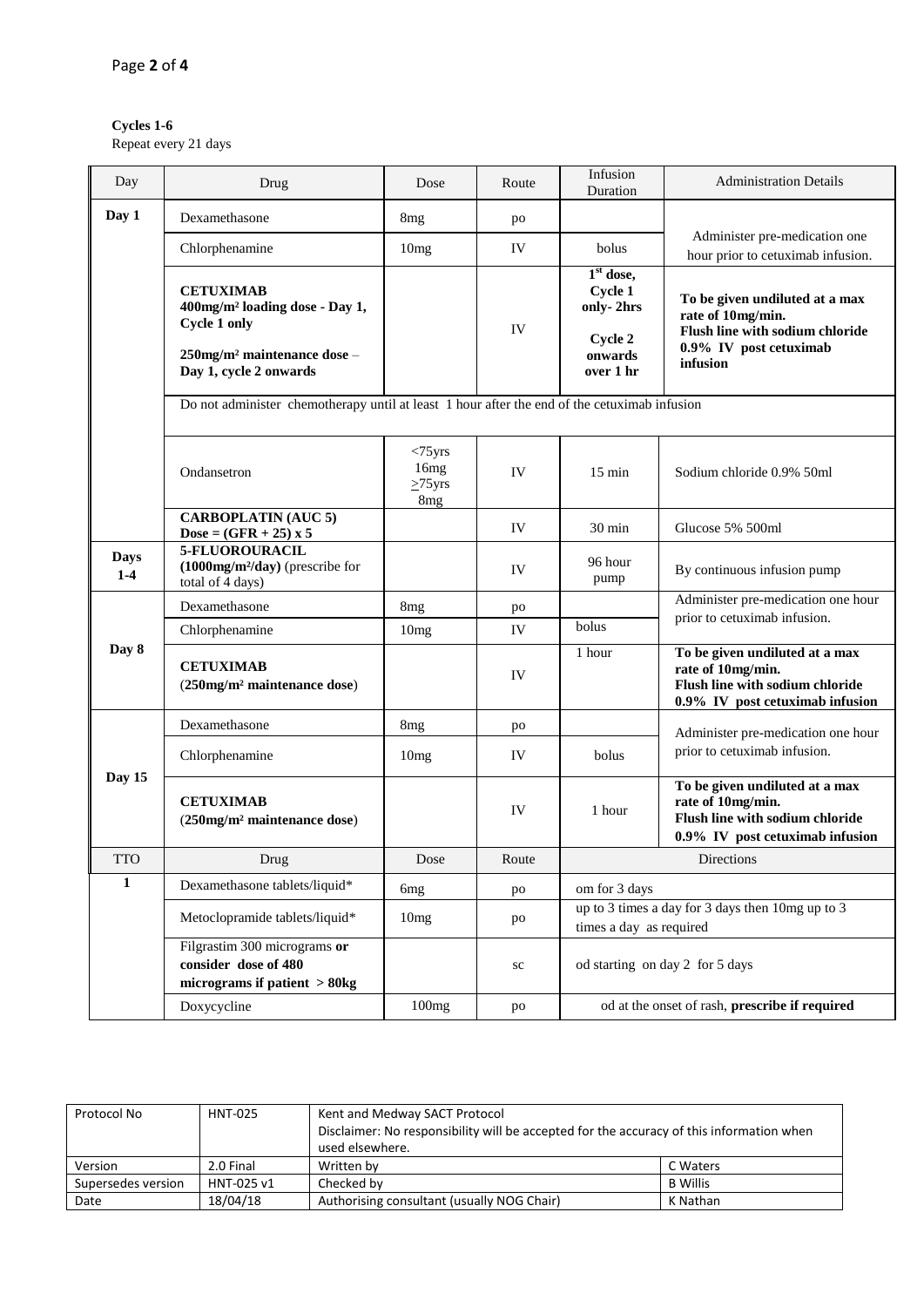### **Cycle 7 onwards**

Repeat every 28 days

| Day        | Drug                                                                   | Dose            | Route   | Infusion<br>Duration                                                                                                      | <b>Administration Details</b>                                                                                             |  |
|------------|------------------------------------------------------------------------|-----------------|---------|---------------------------------------------------------------------------------------------------------------------------|---------------------------------------------------------------------------------------------------------------------------|--|
|            | Dexamethasone                                                          | 8mg             | po      |                                                                                                                           | Administer pre-medication one hour<br>prior to cetuximab infusion.                                                        |  |
|            | Chlorphenamine                                                         | 10mg            | IV      | <b>bolus</b>                                                                                                              |                                                                                                                           |  |
| Day 1      | <b>CETUXIMAB</b><br>IV<br>(500mg/m <sup>2</sup> )<br>maintenance dose) |                 | 2 hours | To be given undiluted at a max<br>rate of 10mg/min.<br>Flush line with sodium chloride<br>0.9% IV post cetuximab infusion |                                                                                                                           |  |
| Day $15$   | Dexamethasone                                                          | 8 <sub>mg</sub> | po      |                                                                                                                           | Administer pre-medication one hour                                                                                        |  |
|            | Chlorphenamine                                                         | 10mg            | IV      | <b>bolus</b>                                                                                                              | prior to cetuximab infusion.                                                                                              |  |
|            | <b>CETUXIMAB</b><br>(500mg/m <sup>2</sup> )<br>maintenance dose)       |                 | IV      | 2 hours                                                                                                                   | To be given undiluted at a max<br>rate of 10mg/min.<br>Flush line with sodium chloride<br>0.9% IV post cetuximab infusion |  |
| <b>TTO</b> | Drug                                                                   | Dose            | Route   |                                                                                                                           | <b>Directions</b>                                                                                                         |  |
|            | Doxycycline                                                            | 100mg           | po      | od at the onset of rash, <b>prescribe if required</b>                                                                     |                                                                                                                           |  |

| Protocol No        | <b>HNT-025</b> | Kent and Medway SACT Protocol<br>Disclaimer: No responsibility will be accepted for the accuracy of this information when<br>used elsewhere. |                 |
|--------------------|----------------|----------------------------------------------------------------------------------------------------------------------------------------------|-----------------|
| Version            | 2.0 Final      | Written by<br>C Waters                                                                                                                       |                 |
| Supersedes version | HNT-025 v1     | Checked by                                                                                                                                   | <b>B</b> Willis |
| Date               | 18/04/18       | Authorising consultant (usually NOG Chair)                                                                                                   | K Nathan        |